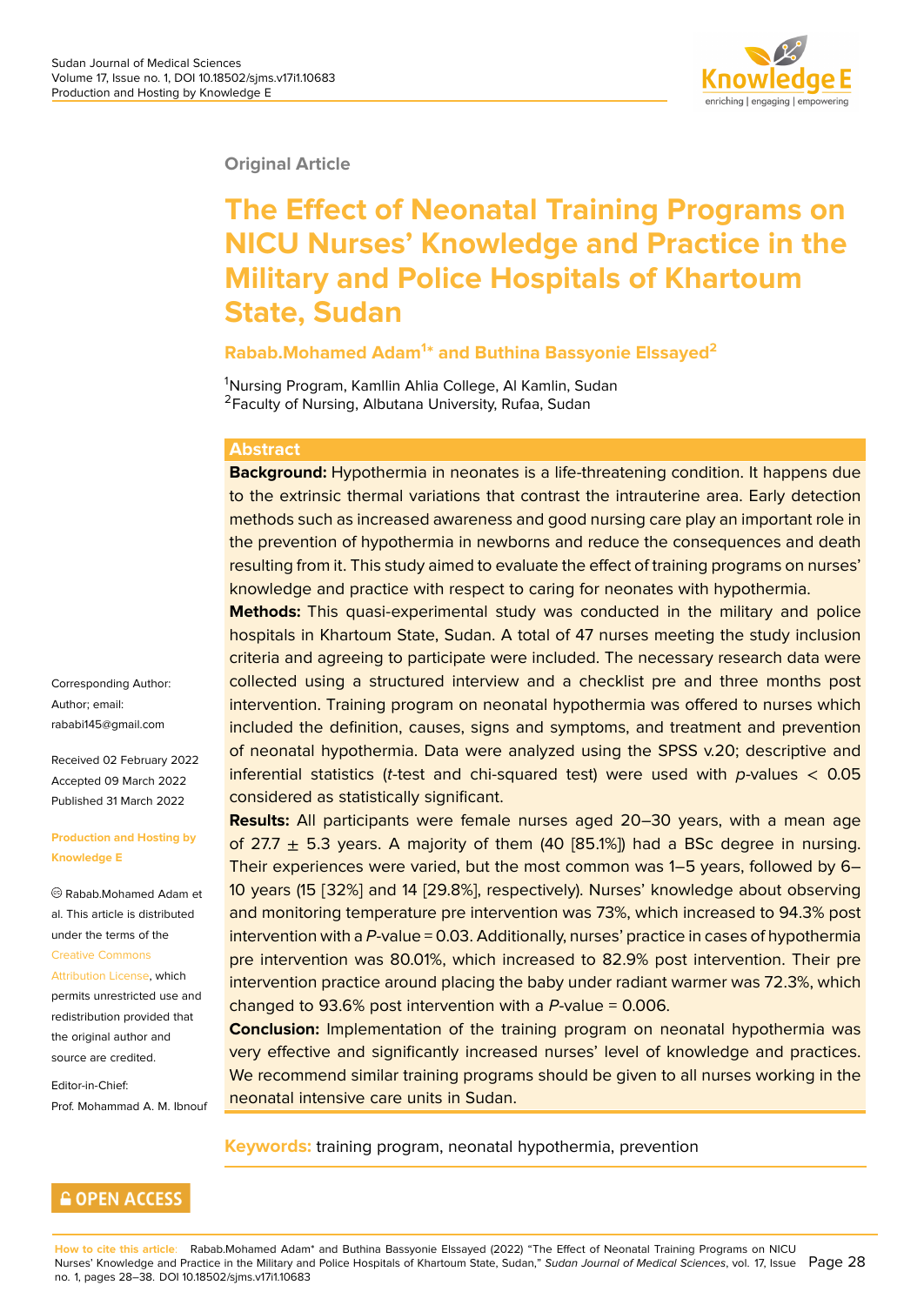# **1. Introduction**

Hypothermia in neonates can occur at any time and is a crucial threat for newborn survival in the neonatal period, which is the period from 0 to up to 28 days of life [1]. Its incidence is higher in a period <24 hr of birth, and babies are more likely to die due to hypothermia as the neonate has at that moment to deal with the extrinsic thermal variations that contrast evidently the intrauterine area [2].

#### **1.1. Problem statement**

Worldwide neonatal deaths are unevenly dispensed around the world. Half of the world's newborns die at home, and >99% of all deaths occur in developing countries, where the average neonatal mortality rate is 33 per 1000, compared with 4 per 1000 in high-income countries. Since neonatal deaths account for >40% of under-5 mortalities, reaching the Millennium Development Goal (MDG) will require a substantial reduction in newborn mortality. Although addressing neonatal hypothermia might promote this goal, so far little attention has been paid to it. Maintaining a normal body temperature is a critical function for newborn survival [3].

### **1.2. Definition**

Hypothermia is defined as a body core temperature of <35ºC (95ºF) in humans [4]. Symptoms depend on the temperature. In mild hypothermia, there is shivering and mental confusion. In moderate hypothermia, shivering stops and confusion increases [5]. In severe hypothermia, there may be paradoxical undressing, in which a pers[on](#page-9-0) removes their clothing, as well as an increased risk of the heart stopping.

#### **[1.](#page-9-1)3. Causes**

Premature birth and low birth weight. Low birth weights run a higher risk of hypothermia due to lack of insulating body fat, immature nervous system, inability to efficiently conduct heat, cold birth environment, hypoglycemia, and infection.

#### **1.4. Signs and symptoms**

Lethargy, poor feeding, cold extremities [6].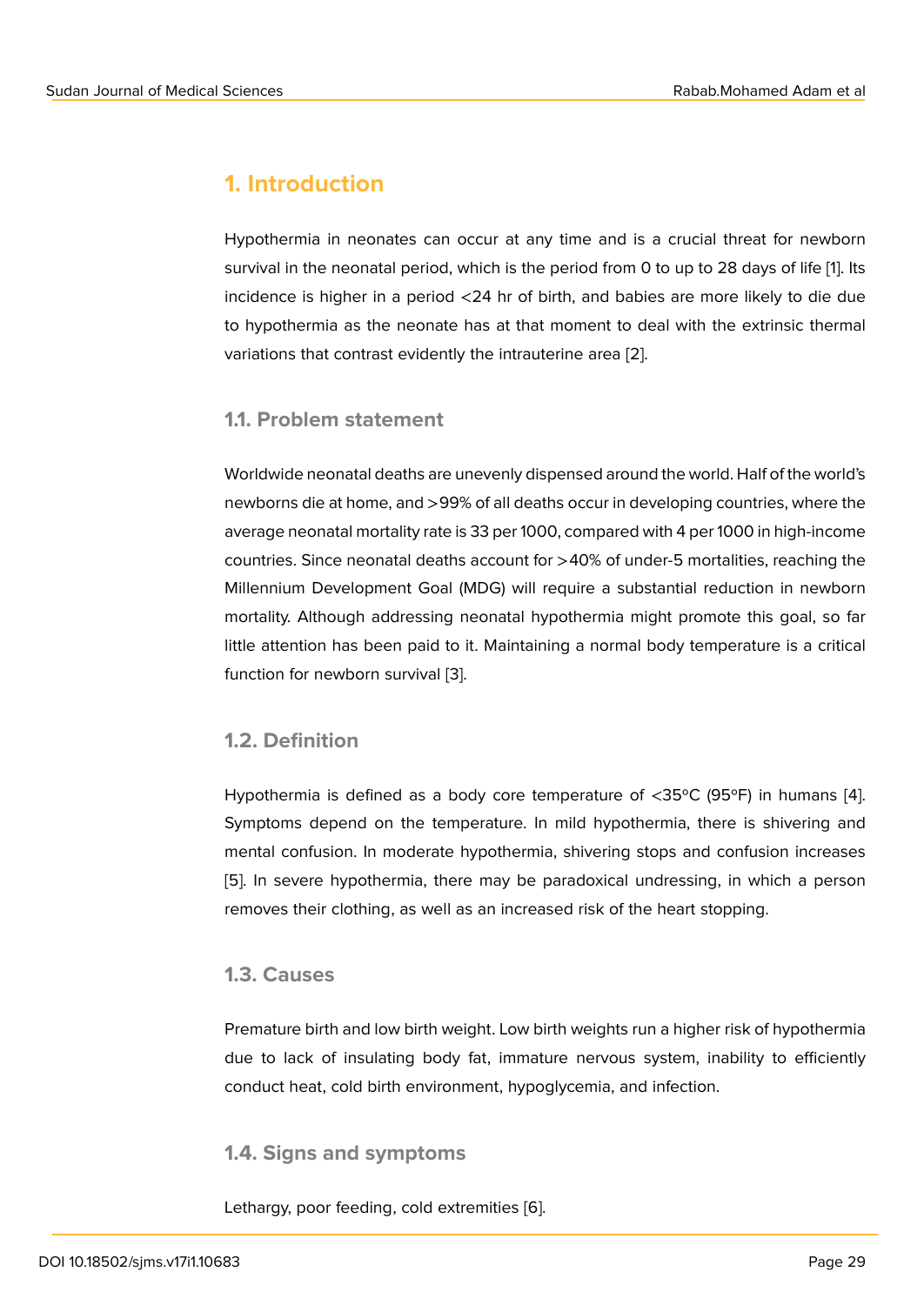### **1.5. Management and Prevention**

Hypothermia should be prevented through strict observance of chain of warmth including thermal control such as ensuring a warm area for delivery, keeping the baby warm and wrapping them in warm clothes, initiating early breastfeeding, delaying bathing, checking body temperature, and providing care during transport when returning back home or transferring the baby from one unit to another [7]. Hypothermia prevention in neonates is a key element to prevent child mortality as most of them are vulnerable to die within the neonatal period [8]. Another meaningful aspect of preventing neonatal hypothermia is keeping the baby and the mother toget[he](#page-9-2)r as the neonate body temperature depends significantly on the mother's temperature. However, babies delivered by caesarian section (C/S) do [no](#page-9-3)t benefit from the usual maternal bonding, because they are usually separated from the mother and cared apart making them prone to hypothermia [9]. Midwives in healthcare facilities strive to adhere to the WHO guidelines regarding the prevention of hypothermia in the neonates from the delivery room to the postpartum ward but the gaps are more observed when the baby is discharged from the hospital, r[un](#page-10-0)ning into the burden of the means of transport that are most of the time inadequate for the newborn baby [8].

#### **1.6. Justification**

Neonatal hypothermia is a life-threatening disease, widespread especially in Africa, with a high mortality and morbidity rate. To reduce its incidence rate, safe care should be provided to neonates with hypothermia, and early detection methods such as increased awareness and good nursing care should be facilitated.

### **1.7. Objectives**

#### *1.7.1. General objective*

To evaluate the effect of training programs on nurses' knowledge and practice with respect to the care of neonates with hypothermia in the obstetrics and gynecology hospitals in Khartoum State, Sudan (2019–2021).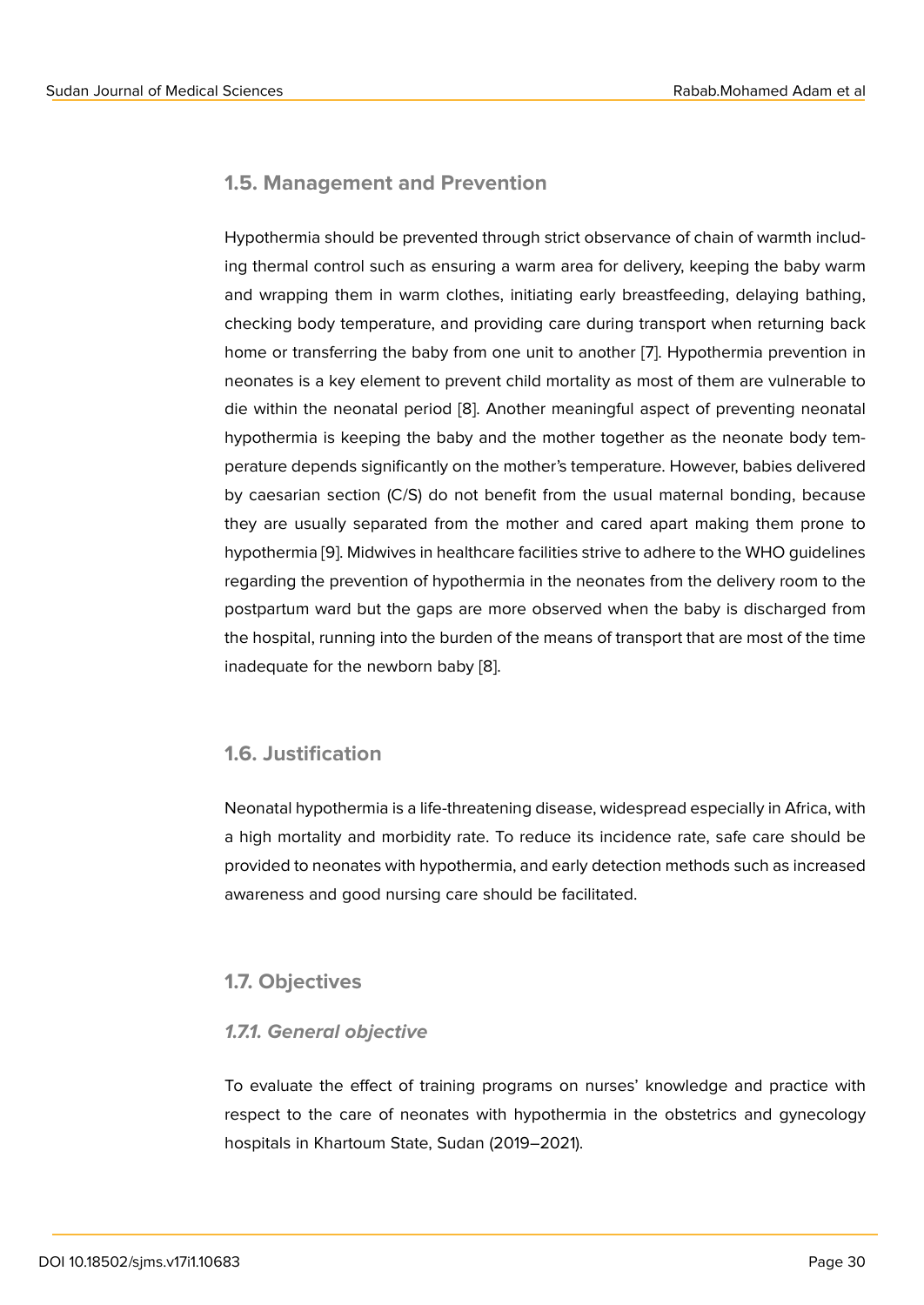*1.7.2. Specific objectives*

- (i) To assess nurses' knowledge regarding the various aspects of caring for neonates with hypothermia such as defining causes, signs and symptoms, and its management in the obstetrics and gynecology hospitals in Khartoum State, Sudan (2019– 2021).
- (ii) To monitor nurses' performance when caring for neonates with hypothermia in the obstetrics and gynecology hospitals in Khartoum State, Sudan (2019–2021).
- (iii) To evaluate the effect of implemented training program on nurses' knowledge and practice when caring for neonates with hypothermia in selected areas for >1 year (2019–2021).

# **2. Materials and Methods**

### **2.1. Study design**

This interventional hospital-based study aimed at assessing the effect of the training programs on nurses' knowledge and practices regarding the nursing care of neonates with hypothermia in the obstetrics and gynecology hospitals in Khartoum State, Sudan.

### **2.2. Study area**

This study was conducted in the neonatal units of the police and military hospitals in Khartoum State, Sudan. Police hospitals are located in Bor. The hospital was built in 1996 and receives patients from different areas of the locality. It includes a clinical reference department, a medical department, a radiolofy department, a blood bank, a kitchen, a security unit, a pediatric ward, an obstetrics and gynecology department, and two neonatal intensive care units (septic and aseptic units) that have 15 incubators and 4 radiant warmers. The per day delivery rate of the hospital is 50 babies; in a month, it admits about 35–50 babies, and 24 nurses work in different shifts.

### **2.3. Study population**

The study included 47 nurses working in the neonatal intensive care units of the selected hospitals.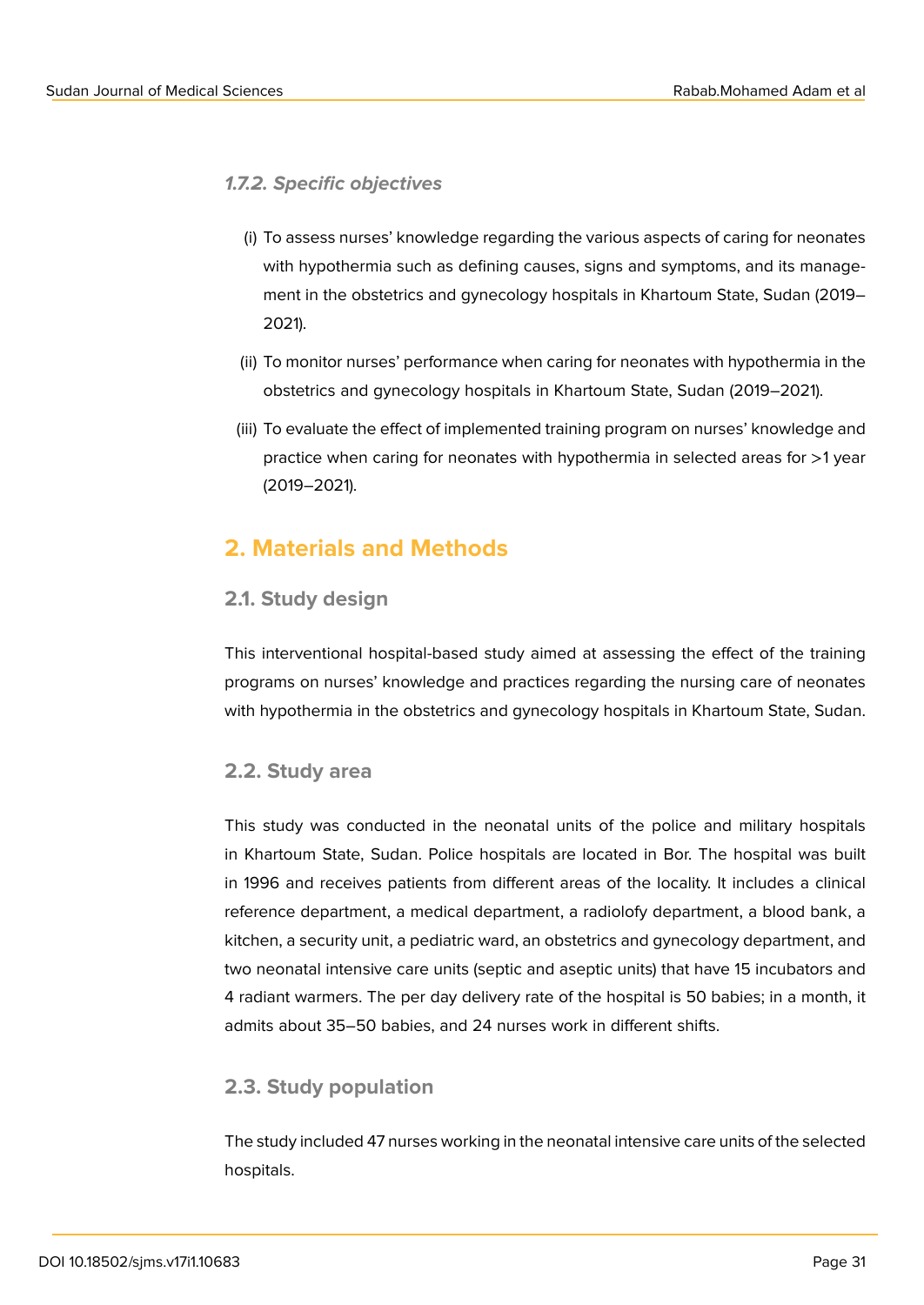### **2.4. Data collection**

A questionnaire was designed by the researcher in English language that included nurses' sociodemographic characteristics such as age, qualifications, years of experience, and information on nurses' knowledge and practice before and after the training program. An observational checklist was developed by the researcher to observe the actual performance of the nurses before and after the training program. It included all nursing care and procedures needed for the care of neonates with hypothermia.

### **2.5. Phases of the study: Phases of intervention**

#### *2.5.1. Pre intervention phase*

- Permission was taken from managers and directors of the two hospitals for data collection through official letters.
- A questionnaire was distributed for each available nurse to be filled under the researchers' guidance.
- Each nurse was observed for her clinical skills when caring for neonates with hypothermia.

### **2.6. Program implementation**

The program was designed and offered to equip nurses with essential information and practice regarding the care of neonates with hypothermia and included information about hypothermia such as its definition, causes, signs and symptoms, treatment, prevention and related procedures.

#### *2.6.1. Post intervention program*

A posttest was done using the same questionnaire and a checklist was used to evaluate the effect of program on nurses' knowledge and skills. All nurses were observed by the researchers during their shift. A certificate and copies of the program was given to all participants.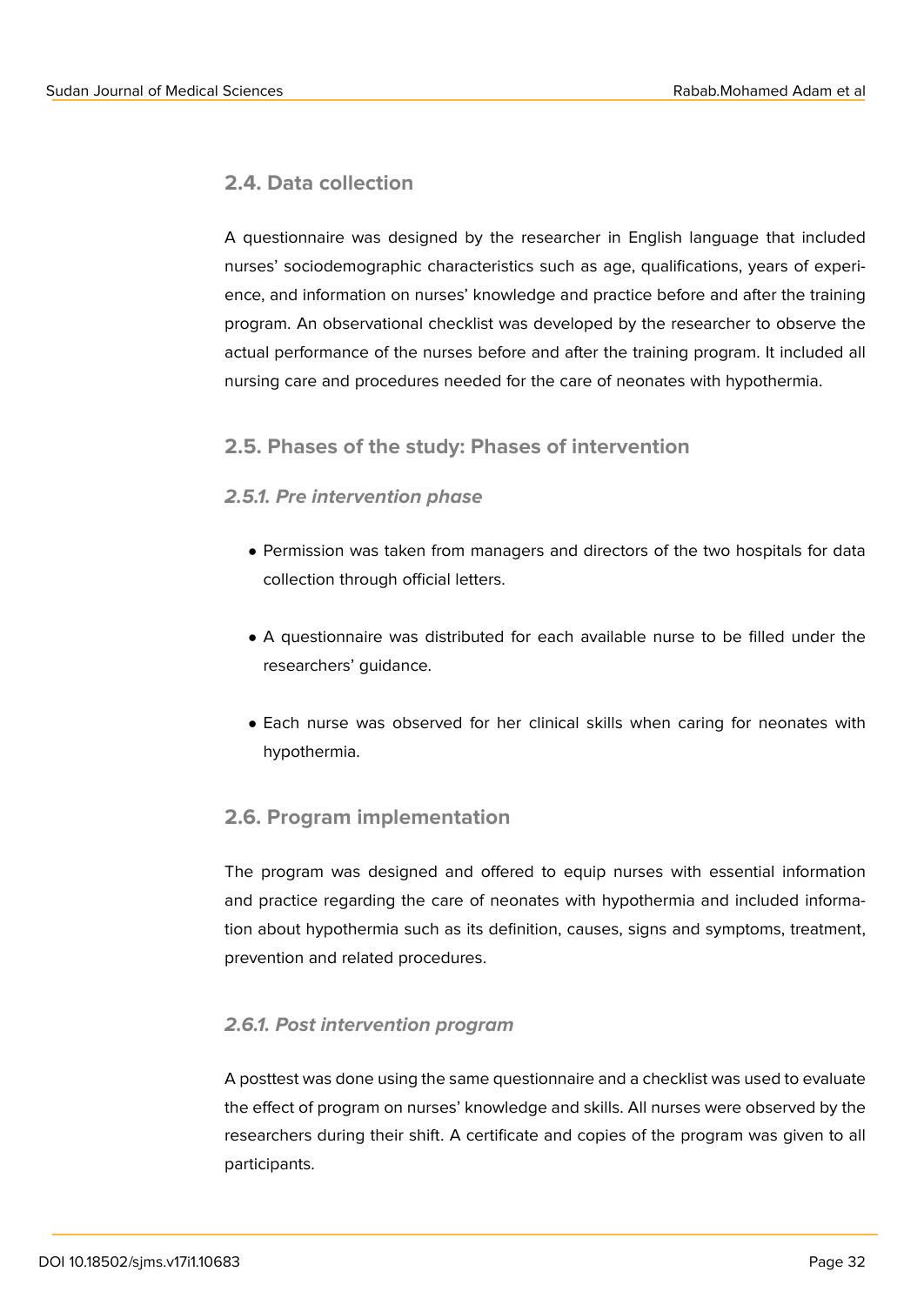### **2.7. Data analysis**

Data were coded, entered, and analyzed using the statistical package for social science (SPSS) to show the results of the hypothesis of the study by using frequencies and percentages in tables and figures, and a suitable statistical method was used (descriptive and inferential). *P*-value, for statically significant



### **3. Results**



Figure **1** shows that the majority of our study participants were in the age group 20–30 years.



**Figure 2**: Distribution of the study sample according to education, *N* = 47.

As seen in Figure **2**, a majority of our participants (85.1%) had a bachelor's degree in nursing.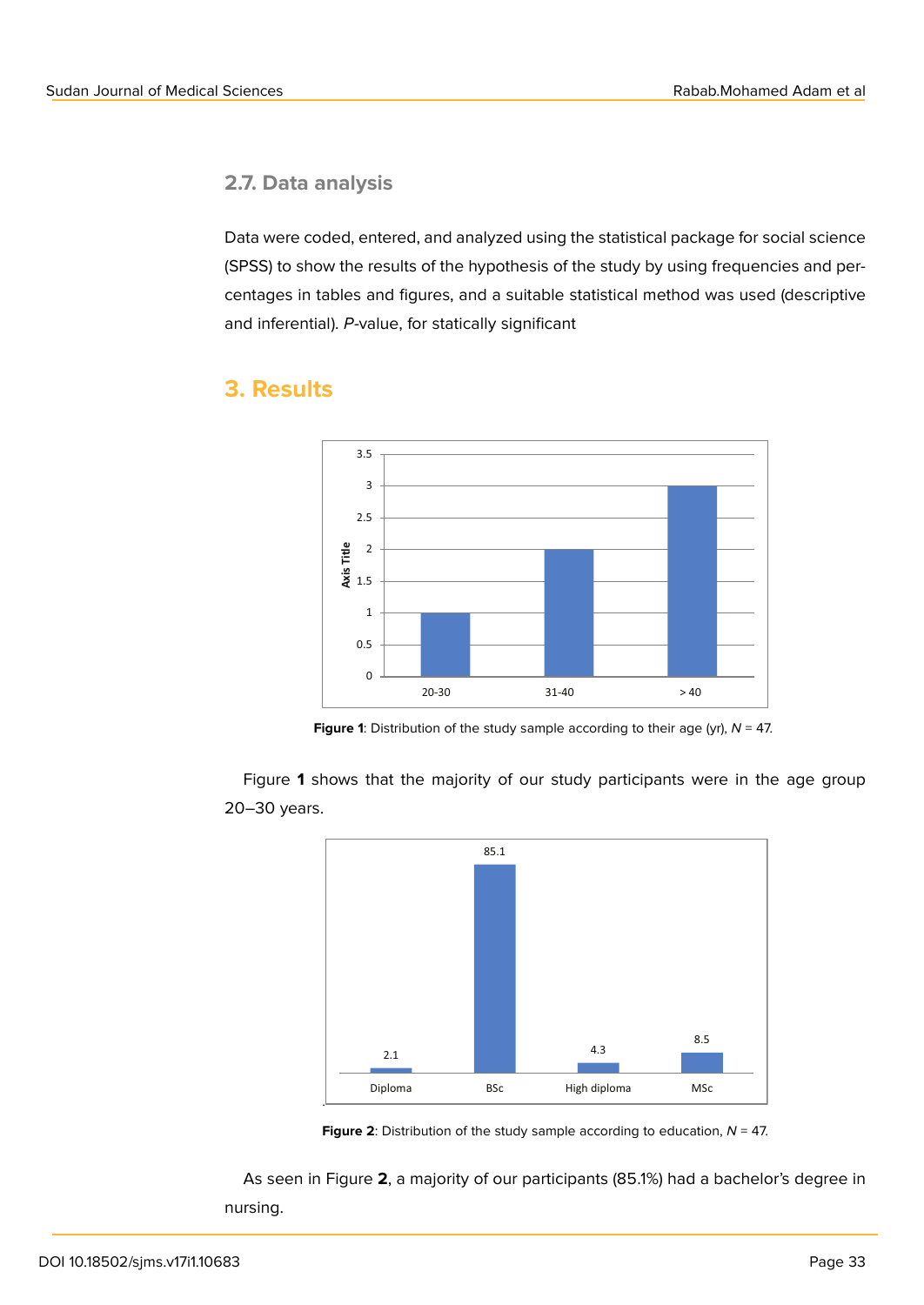

**Figure 3**: Distribution of the study sample according to the years of experience,  $N = 47$ .

|                                                                      | <b>Pre training</b> |      | <b>Post training</b> |       | P-value |
|----------------------------------------------------------------------|---------------------|------|----------------------|-------|---------|
|                                                                      | F                   | %    | F                    | %     |         |
| Nurses' knowledge about monitoring of temperature                    | 37                  | 78.7 | 43                   | 91.5  | 0.031   |
| Nurses' knowledge about monitoring of neutral thermal<br>environment | 35                  | 74.5 | 45                   | 95.7  | 0.008   |
| Nurses' knowledge about incubator care                               | 31                  | 66.0 | 45                   | 95.7  | 0.001   |
| Average                                                              |                     | 73%  |                      | 94.3% | 0.013   |

Table 1: Nurses' knowledge about hypothermia (*n* = 47).

Furthermore, Figure **3** shows that a majority of the study samples (32%) had one to five years of experience.



**Figure 4**: Distribution of the study sample according to their attendance of a similar training program prior to previously.

Figure **4** shows that 91.5% of our study participants had not attended any training programs regarding neonatal hypothermia.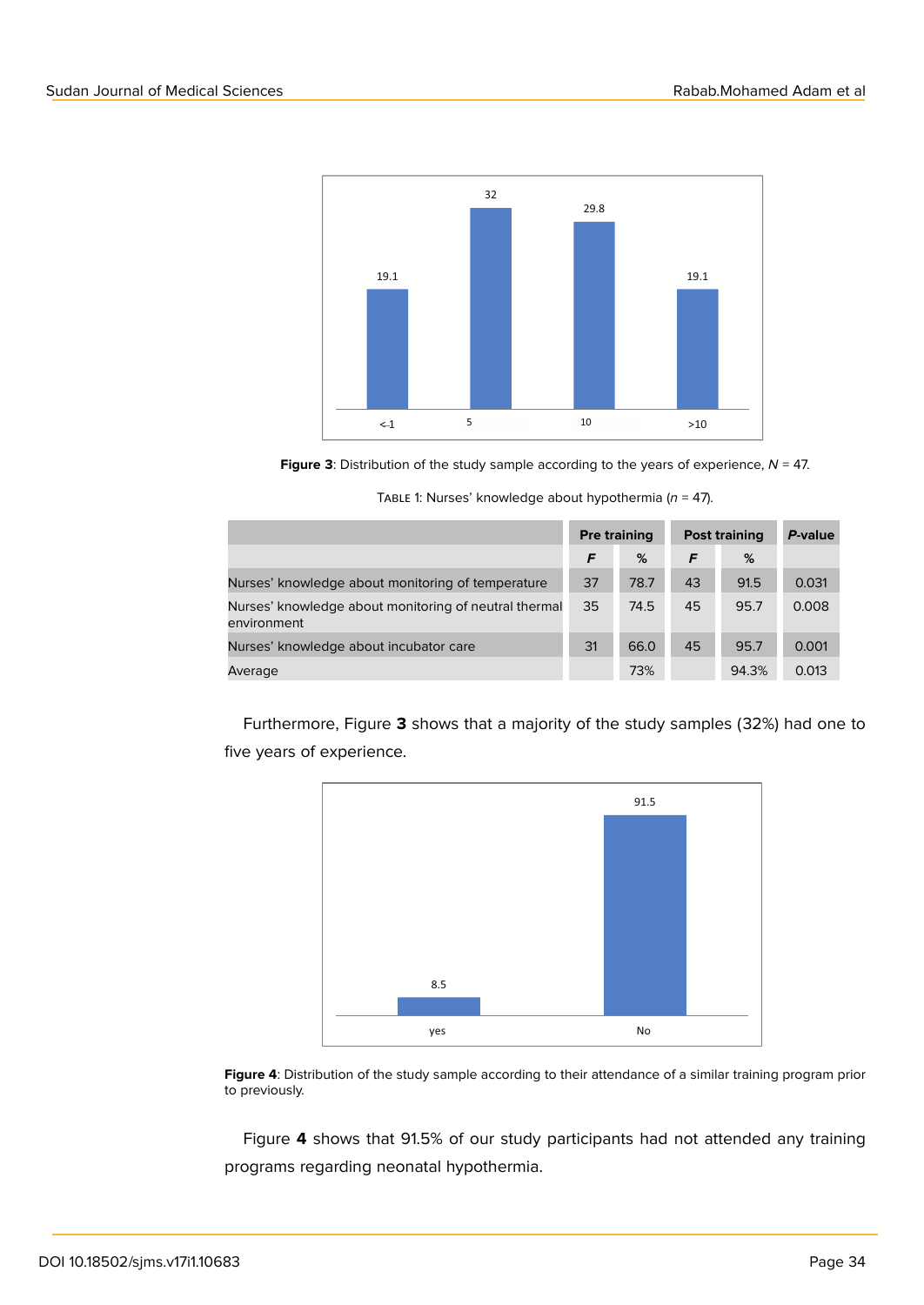| TABLE 2: Nurses' practice of hypothermia management ( $n = 47$ ). |  |
|-------------------------------------------------------------------|--|
|                                                                   |  |

|                                                                                                                       | <b>Pre intervention</b> |        | <b>Post intervention</b> |        | P-value |
|-----------------------------------------------------------------------------------------------------------------------|-------------------------|--------|--------------------------|--------|---------|
|                                                                                                                       | F                       | %      | F                        | %      |         |
| Nurses' practice on observing signs of hypother-<br>mia such as shivering, slow breathing, confusion,<br>acrocyanosis | 42                      | 89.4   | 44                       | 93.6   | 0.46    |
| Nurses' practice on covering head, hands, legs, and<br>avoiding undressing the infant                                 | 37                      | 78.7   | 39                       | 83     | 0.60    |
| Nurses' practice on placing the baby under a radiant<br>warmer or incubator                                           | 34                      | 72.3   | 44                       | 93.6   | 0.006   |
| Average                                                                                                               |                         | 80.01% |                          | 82.97% |         |

### **4. Discussion**

The majority of our participants (74.5%) were aged 20–30 years. Similar findings were reported by another Sudanese study which showed that the majority of NICU nurses (60%) were in the similar age group [10]. All participants in this study were female which is similar to the findings of another study in Sudan which showed that all pediatric nurses (100%) in the NICU were female. This can be attributed to hospital polices [11]. Our finding is also similar to the findings of anot[he](#page-10-1)r study on "nursing care for newborn infant with jaundice in a maternity hospital in Brazil," which reported that all nurses included in the study were aged 25–35 years [12]. The study revealed that more [th](#page-10-2)an two-third (85.1%) nurses had a BSc degree in nursing science. However, this finding is in contrast to the findings of another study conducted to observe the effect of a designed nursing care protocol on the clinical outcom[es](#page-10-3) of neonates with hyperbilirubinemia in NICU in Shebin–Elkom Teaching Hospital which found that half of the nurses in their study were qualified by only a diploma in nursing [13]. Similarly, another study conducted in Yemen showed that about 83% of their study participants had a nursing diploma and no degree; this is a serious indicator for Yemen which shows that the majority of their nurses are academically not qualified enough to [b](#page-10-4)ear their responsibilities [14]. Moreover, onethird (32%) of the study participants had about one to five years of experience. This is in contrast to the results of a study conducted to verify the seriousness of nursing and find an association with respect to nursing care (age, nursing educati[on](#page-10-5), and experience in intensive care unit) that show the majority of samples in years of experience group to the study sample where within (under 2 years) and (2–5 years) were 50% and 40%, respectively [15]. Moreover, it was found that 91.5% of the nurses had never undertaken a training course in neonatal care. This is similar to the result of another Sudanese study in which 56% of the nurses had never taken a course in neonatal care [16]. Moreover, in our study, [nu](#page-10-6)rses' knowledge regarding neonatal hypothermia improved from 73%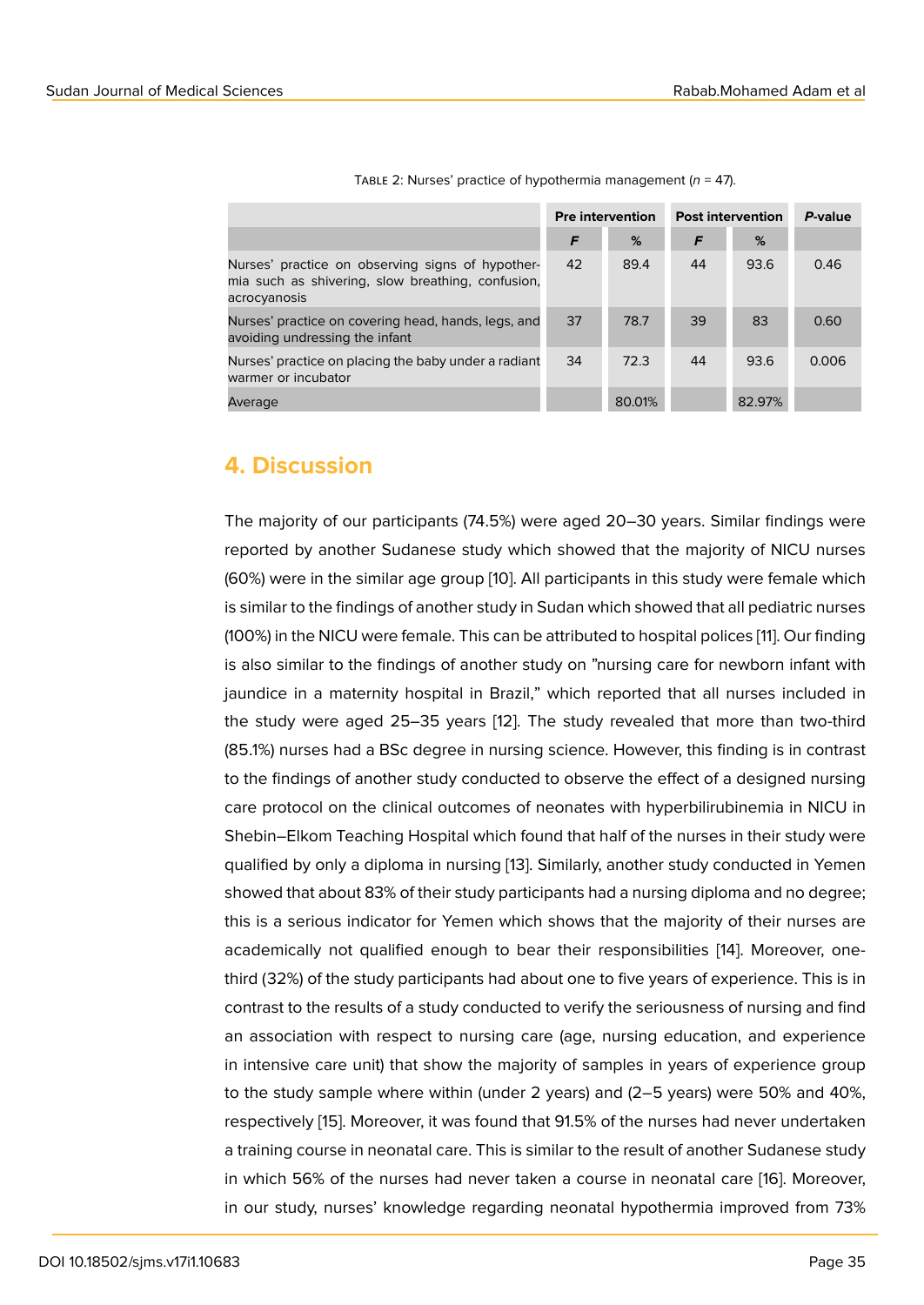pre intervention to 94.3% post intervention with a *p*-value of 0.013. However, this is in disagreement with another study that found 57.5% of their respondents had adequate knowledge about risk factors and causes of neonatal hypothermia. The study also revealed that 89.4% and 93.6% of the study sample responded with correct answers regarding the warning signs of hypothermia pre and post intervention, respectively [17]. Nevertheless, the finding of the present study is better than the findings of an Egyptian research that showed most of the nurses (96.7%) at pretest had inadequate knowledge about preventing hypothermia in preterm infants, while in the posttest a majority (8[5%](#page-10-7)) had gained adequate knowledge [18]. Overall, nurses' practice with respect to managing neonatal hypothermia had a little improvement – pre 80.01% and post 82.9%.

### **5. Conclusion**

The findings of the current study proved that training programs are effective and significantly increase the knowledge and improve the practice of the nurses with respect to neonatal hypothermia.

### **Limitations**

The study had a few limitations such as lack of financial support to implement the intervention programs to cover all nurses in Khartoum state and low sample of nurses.

## **Recommendations**

- 1. Contentious educational programs for nurses to improve their performance in ICUs.
- 2. Further studies to assess nurses' knowledge and practice in the management of neonates with hypothermia in other healthcare settings in Sudan and application of their recommendations into practice.

# **Acknowledgements**

## **Ethical Considerations**

Permission from managers, matrons, and head nurses of police and military hospitals was taken through official letters and verbal acceptance was obtained after explaining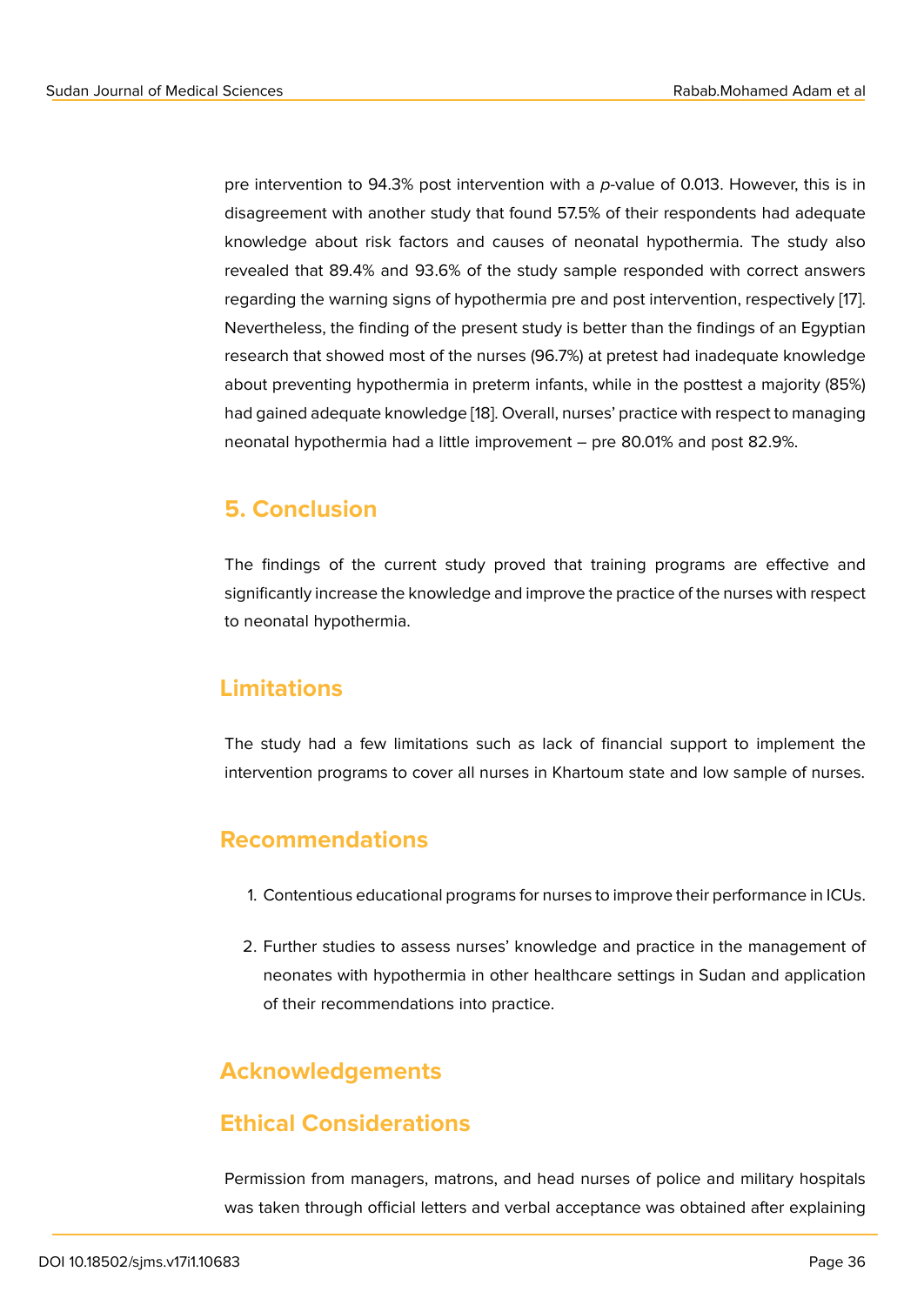to them the purpose of the study. Participants had the right to withdraw at any time. Privacy and confidentiality was ensured by using coded questionnaire.

### **Competing Interests**

### **Availability of Data and Material**

All relevant data of this study are available to any interested researchers upon reasonable request to the corresponding author.

### **Funding**

None.

### **References**

- [1] Boundy, E. O., Dastjerdi, R., Spiegelman, D., et al. (2016). Kangaroo mother care and neonatal outcomes: a meta-analysis. *Pediatrics*, vol. 137, no. 1, p. e20152238.
- [2] Qazi, M., Saqib, N., and Raina, R. (2019). Knowledge regarding prevention of hypothermia in newborns among mothers in Northern India. *International Journal of Research in Medical Sciences*, vol. 7, no. 5.
- [3] Lunze, K. and Hamer, D. (2012). Thermal protection of the newborn in resource-limited environments' perinatol. *Journal of Perinatology*, vol. 32, no. 5, pp. 317–324.
- <span id="page-9-0"></span>[4] Brown, D. J., Brugger, H., Boyd, J., et al. (2012). Accidental hypothermia. *The New England Journal of Medicine*, vol. 367, pp. 1930–1938.
- <span id="page-9-1"></span>[5] Fears, J. W. (2011). The pocket outdoor survival guide: the ultimate guide for short*term survival.* Stoeger Publishing Company.
- [6] Qazi, M., Saqib, N., and Raina, R. (2019). Knowledge regarding prevention of hypothermia in newborns among mothers in Northern India. *International Journal of Research in Medical Sciences*, vol. 7, no. 5.
- <span id="page-9-2"></span>[7] Lunze, K., Yeboah-Antwi, K., Marsh, D. R., et al. (2014). Prevention and management of neonatal hypothermia in rural Zambia. *PLoS One*, vol. 9, no. 4, p. e92006.
- <span id="page-9-3"></span>[8] Mc call, E., Alderdice, F., Halliday, H. L., et al. (2018). Interventions to prevent hypothermia at birth in preterm and/ or low birth weight infants (Review). *Cochrane Systematic Reviews*, vol. 2018, no. 2, p. CD004210.